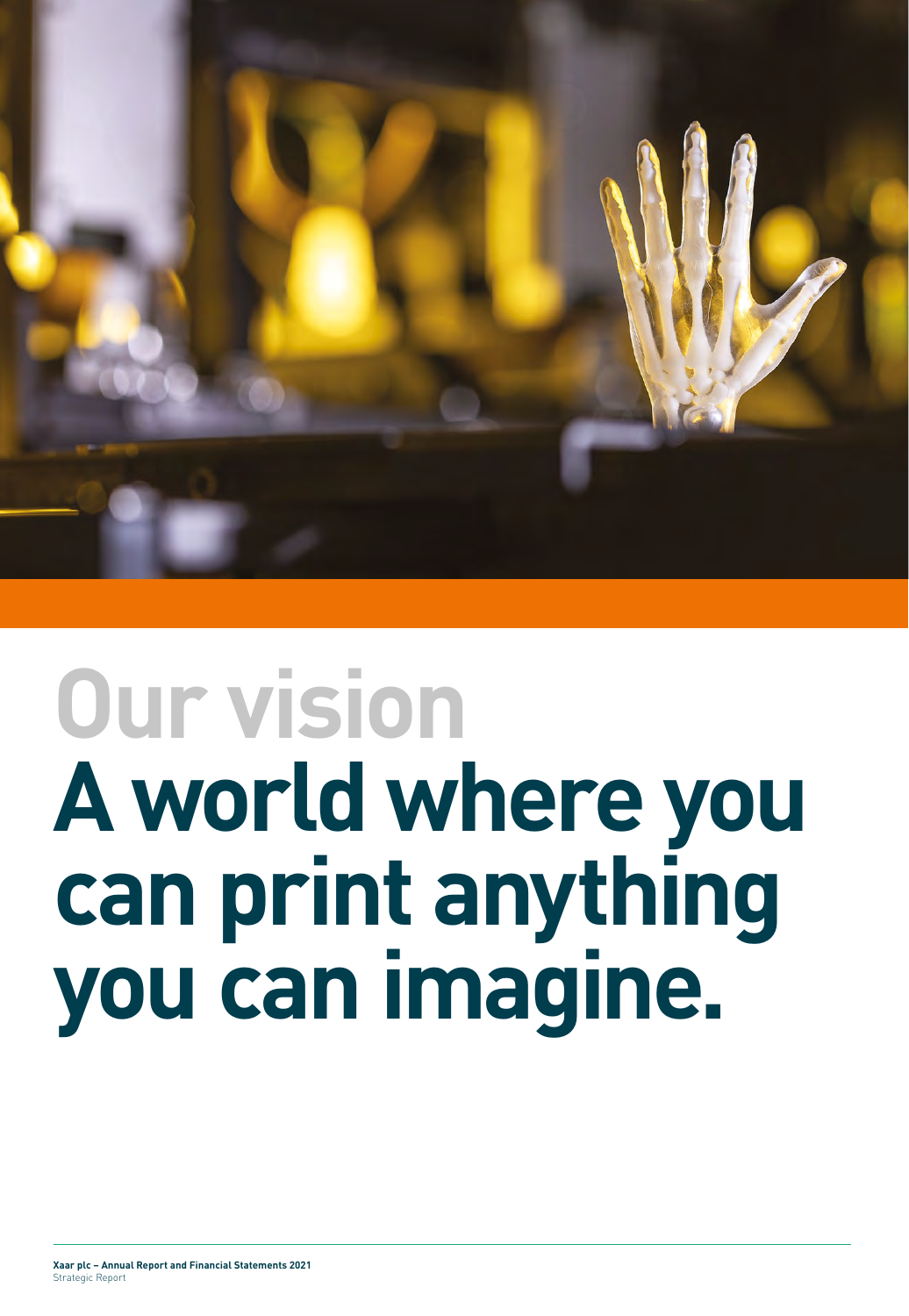# **2021 at a glance**

# **Building for the future**

Our customers seek to work with partners who can help them get their products to market efficiently and effectively and who can support them throughout the product lifetime.

Our strategy is to provide an integrated solution for our customers and to work collaboratively with them so that they get to market more quickly whilst delivering innovative and robust products. This strategy will ultimately ensure we sell more printheads.

#### i **Read more on page 11**

# **ImagineX**

Our ImagineX printhead platform is already delivering unique product capabilities such as printing at up to 100 metres per minute.





# **Integrated solutions**

**E** Read more about our strategy for delivering **more integrated inkjet solutions on page 11**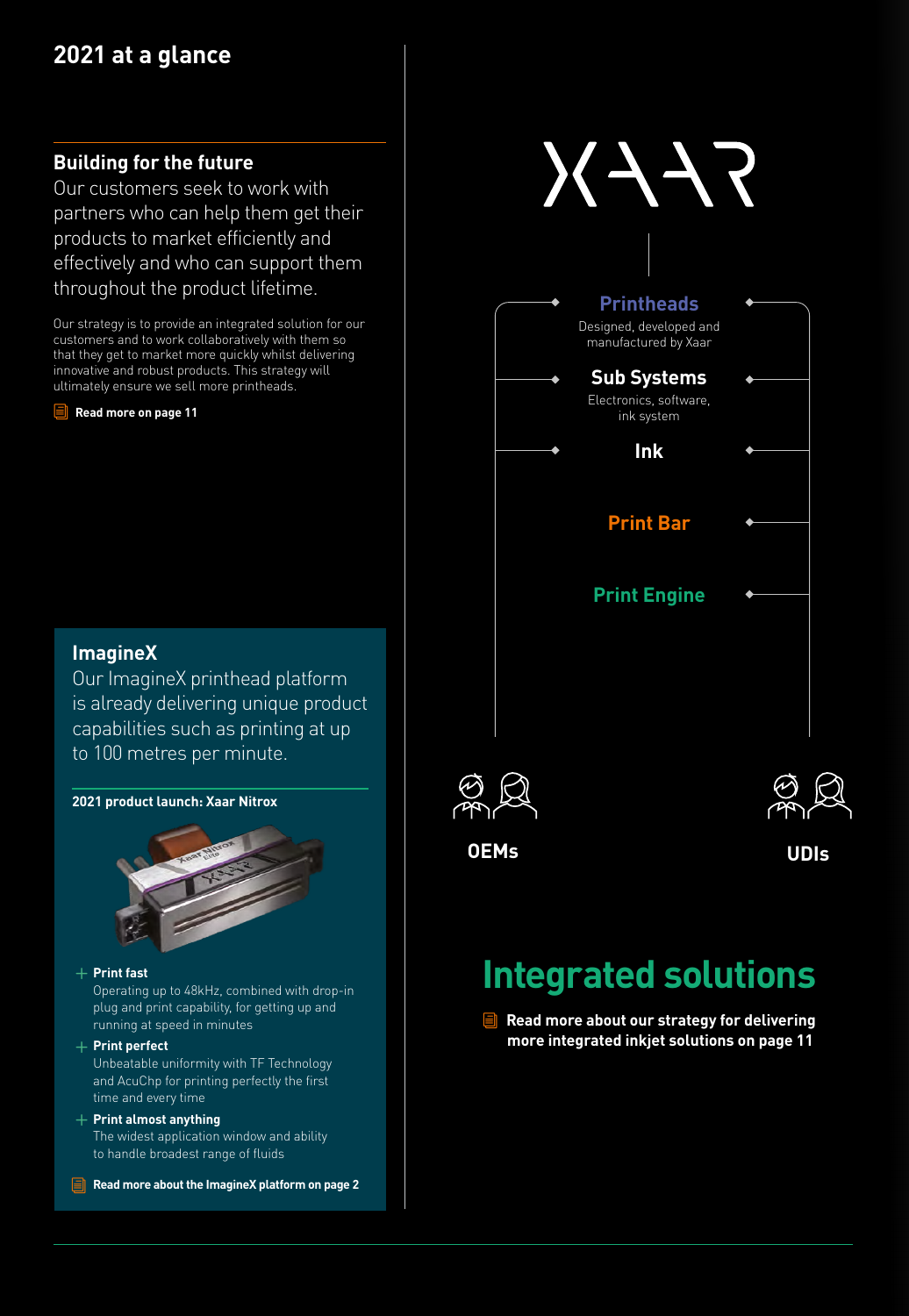# **Business responsibility**

Our three main areas of focus during 2021 have been: sustainability, employee engagement and charity support.

#### **Sustainability**

Our Sustainability Roadmap centres on four areas, each of which has a goal:

- L**Environment**
- L**People**
- L**Innovation**
- L**Community**
- i **Read more on page 28**

#### **Employee engagement**

Our success depends on the capability and engagement of our people, which has included a focus during 2021 on embedding our

i **Read more about employee engagement on page 3**

#### **Charity support**

We continued our support of local charities via a collaboration with Break charity's Cows About Cambridge Event.

i **Read more about our charity support on page 3**

tro

#### **New opportunities**

seen a broadening of the range of applications using Xaar technology technology.

**i** Read more about our new opportunities on page 3